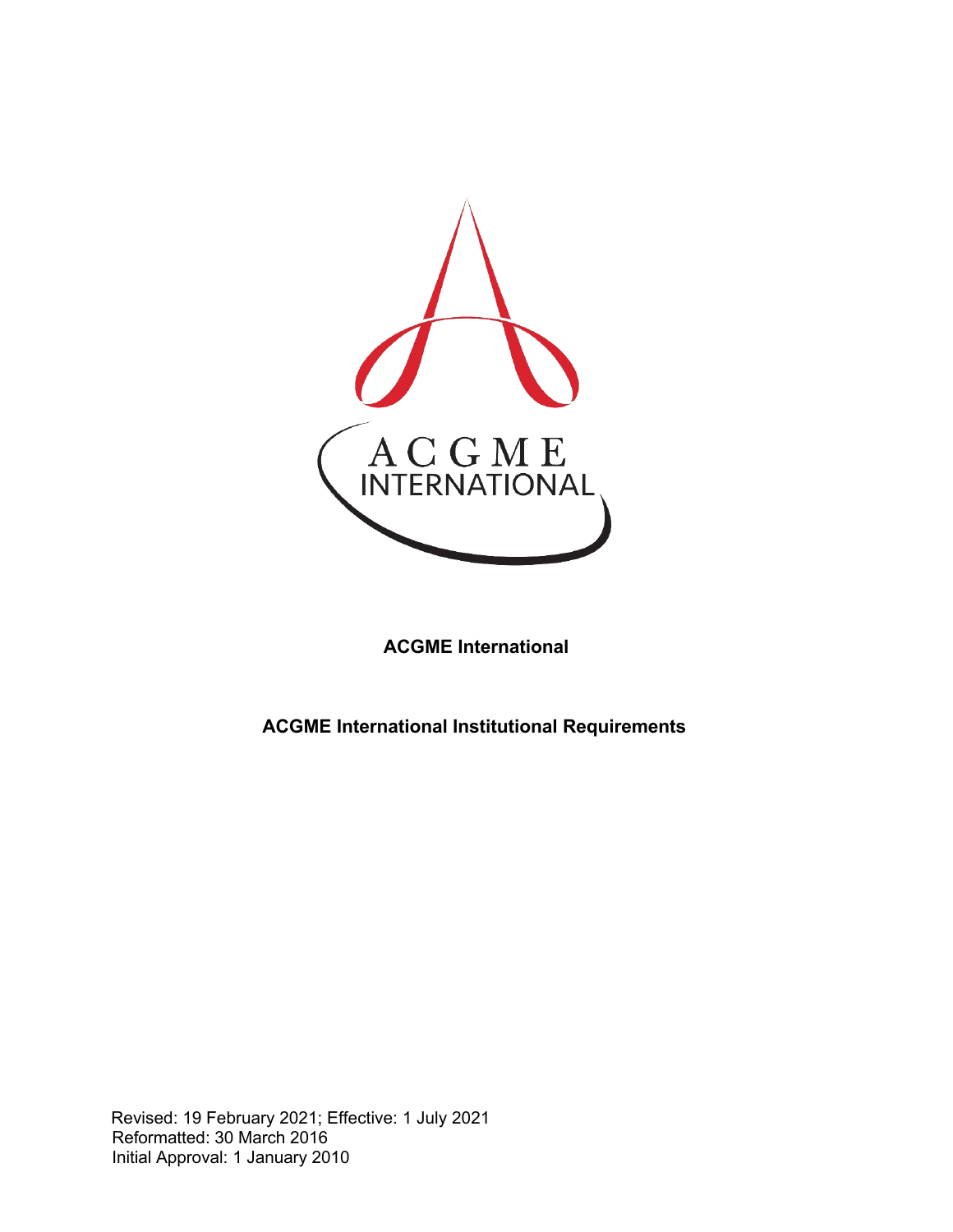## **ACGME International Institutional Requirements**

## **I. Institutional Organization and Responsibilities**

- I.A. Sponsoring Institution
- I.A.1. Residency and fellowship programs accredited by ACGME International (ACGME-I) must operate under the authority and control of one Sponsoring Institution. Institutional responsibility extends to resident and fellow assignments at all participating sites.
- I.A.2. The Sponsoring Institution must be in substantial compliance with the ACGME-I Institutional Requirements and must ensure its ACGME-Iaccredited programs are in substantial compliance with the Institutional, Foundational, and Advanced Specialty/Subspecialty Requirements, and with ACGME-I Policies and Procedures.
- I.A.3. The Sponsoring Institution must maintain accreditation. Failure to do so will result in loss of accreditation of all its accredited programs.
- I.A.4. The Sponsoring Institution should coordinate all professional education activities, including non-accredited physician education programs and programs dedicated to other professionals, in order to enhance interprofessional education.
- I.B. Commitment to Graduate Medical Education (GME)
- I.B.1. The Sponsoring Institution must provide GME that facilitates residents' and fellows' professional, ethical, and personal development. The Sponsoring Institution and its GME programs, through curricula, evaluation, and resident/fellow supervision, must support safe and appropriate patient care.
- I.B.2. A written statement must document the Sponsoring Institution's commitment to providing the necessary educational, financial, and human resources to support GME. It must be reviewed, dated, and signed by representatives of the Sponsoring Institution's governing body, administration, and GME leadership within a minimum of one year prior to an institutional site visit.
- I.B.3. An organized administrative system, led by a designated institutional official (DIO) in collaboration with a Graduate Medical Education Committee (GMEC), must oversee all ACGME-I-accredited programs in the Sponsoring Institution.
- I.B.3.a) The DIO must be a member of the medical staff and/or a faculty member in an ACGME-I-accredited program and engaged in professional development applicable to the responsibilities as an educational leader.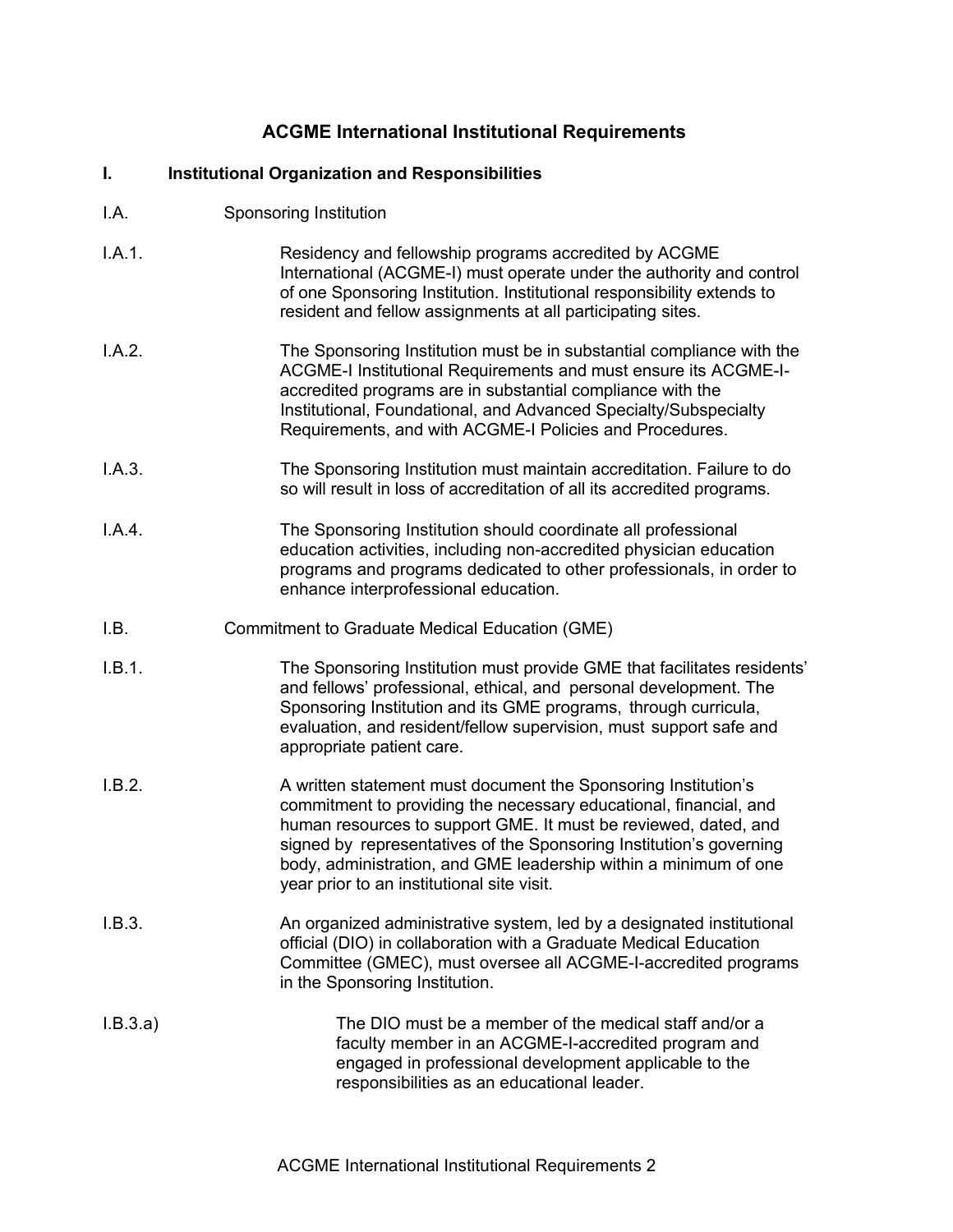| I.B.4.      | The DIO and GMEC must have authority and responsibility for the<br>oversight and administration of the Sponsoring Institution's programs,<br>and responsibility for ensuring compliance with ACGME-I Institutional,<br>Foundational, and Advanced Specialty/Subspecialty Requirements.                                                            |
|-------------|---------------------------------------------------------------------------------------------------------------------------------------------------------------------------------------------------------------------------------------------------------------------------------------------------------------------------------------------------|
| I.B.4.a)    | The DIO must establish and implement procedures to ensure<br>that in the absence of the DIO, a designee performs the duties<br>of the DIO.                                                                                                                                                                                                        |
| I.B.4.b)    | The DIO and/or the Chair of the GMEC must present an annual<br>report to the medical staff organization, or equivalent, and the<br>governing body(ies) of the Sponsoring Institution. This report<br>must also be given to the medical staff organization and<br>governing body of major participating sites that do not sponsor<br>GME programs. |
| I.B.4.b)(1) | This annual report should review the activities of the<br>GMEC during the past year with attention to, at a<br>minimum, resident/fellow supervision, responsibilities,<br>evaluation, compliance with clinical and education work<br>hour requirements, and participation in patient safety and<br>quality of care education.                     |
| I.B.5.      | The Sponsoring Institution must provide sufficient institutional<br>resources to ensure the effective implementation and support of its<br>programs in compliance with the ACGME-I Institutional, Foundational,<br>and Advanced Specialty/Subspecialty Requirements.                                                                              |
| I.B.5.a)    | The Sponsoring Institution must ensure the DIO has sufficient<br>financial support and protected time to effectively carry out the<br>DIO's educational and administrative responsibilities to the<br>institution.                                                                                                                                |
| I.B.5.b)    | The Sponsoring Institution must ensure that program directors<br>have sufficient financial support and protected time to<br>effectively carry out their educational and administrative<br>responsibilities to their respective programs.                                                                                                          |
| I.B.5.c     | The Sponsoring Institution and its GME programs must<br>ensure sufficient salary support for coordinators and other<br>administrative staff members and adequate resources (e.g.,<br>time, space, technology, supplies) to allow for effective<br>administration of the GME Office and all its programs.                                          |
| I.B.5.d)    | The Sponsoring Institution is responsible for the provision of<br>sufficient financial support and benefits for residents/fellows.                                                                                                                                                                                                                |
| I.B.6.      | The Sponsoring Institution, in collaboration with each of its ACGME-I-<br>accredited programs, must ensure that physician faculty appointments<br>follow established procedures, including review of:                                                                                                                                             |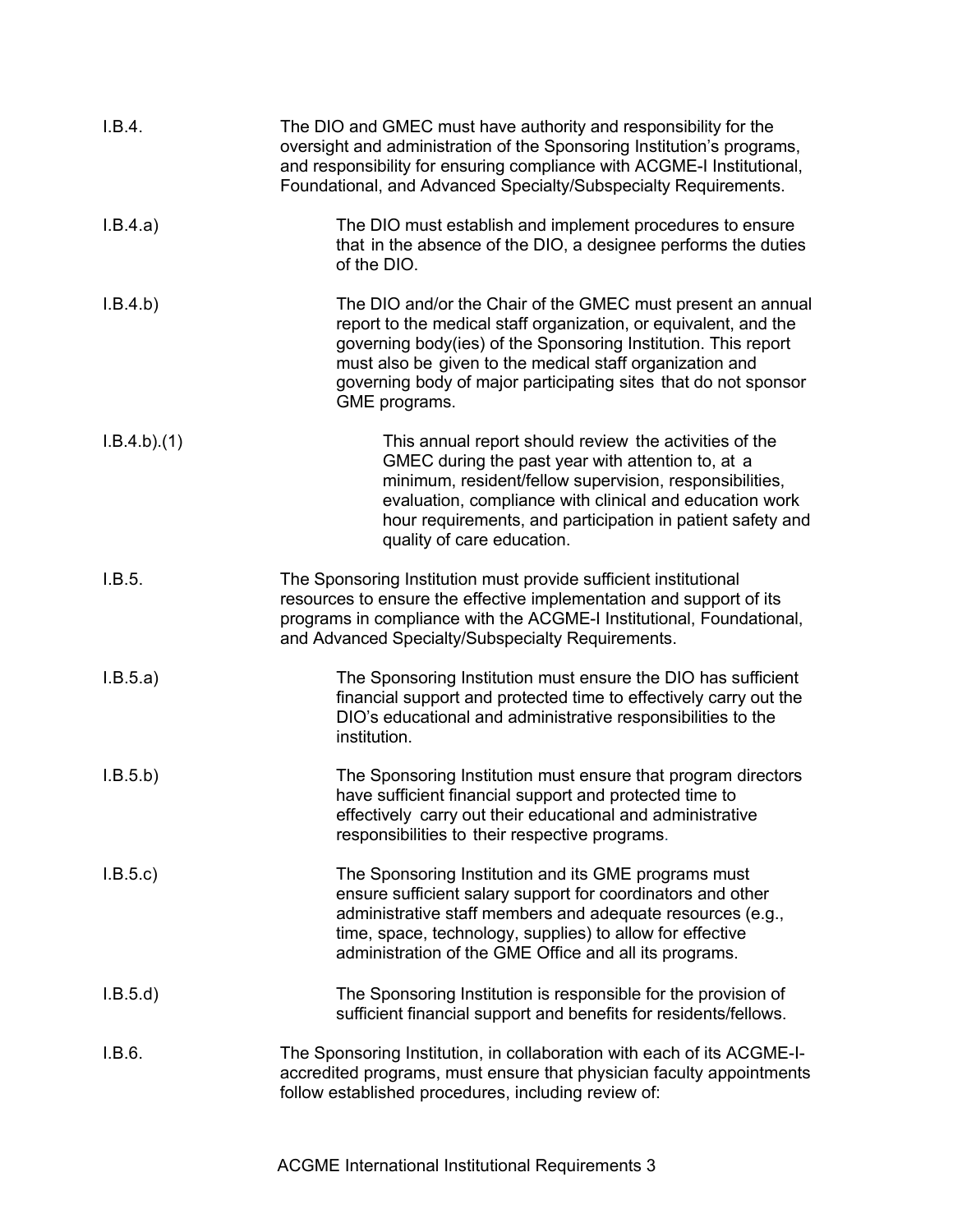| I.B.6.a)    | clinical expertise in the area of teaching responsibilities; and,                                                                                                                                                                                                  |
|-------------|--------------------------------------------------------------------------------------------------------------------------------------------------------------------------------------------------------------------------------------------------------------------|
| I.B.6.b)    | evidence of or potential for:                                                                                                                                                                                                                                      |
| I.B.6.b)(1) | teaching and mentoring residents/fellows in each of the<br><b>ACGME-I Competencies;</b>                                                                                                                                                                            |
| I.B.6.b)(2) | leadership at the institutional and/or national or regional<br>level;                                                                                                                                                                                              |
| I.B.6.b)(3) | scholarly activity;                                                                                                                                                                                                                                                |
| I.B.6.b)(4) | participating in continuing education to enhance teaching;<br>and,                                                                                                                                                                                                 |
| I.B.6.b)(5) | serving as a role model of professionalism.                                                                                                                                                                                                                        |
| I.B.7.      | Faculty members, residents, and fellows must have ready access to<br>adequate communication resources and technological support.                                                                                                                                   |
| I.B.8.      | Residents and fellows must have ready access to<br>specialty/subspecialty-specific and other appropriate reference material<br>in print or electronic format.                                                                                                      |
| I.B.8.a)    | Electronic medical literature databases with search<br>capabilities should be available.                                                                                                                                                                           |
| I.B.9.      | The Sponsoring Institution must have a policy that addresses<br>administrative support for GME programs in the event of a disaster<br>or interruption in patient care.                                                                                             |
| I.B.9.a)    | This policy should include assistance for continuation<br>of resident/fellow assignments.                                                                                                                                                                          |
| I.C.        | <b>Institutional Agreements</b>                                                                                                                                                                                                                                    |
| I.C.1.      | The Sponsoring Institution must retain responsibility for the quality of<br>GME, including when resident/fellow education occurs in other sites.                                                                                                                   |
| 1.C.2.      | The Sponsoring Institution must ensure that each of its programs<br>has established Program Letters of Agreement with its participating<br>sites, in compliance with the ACGME-I Foundational Program<br>Requirements.                                             |
| I.D.        | Accreditation for Patient Care at Sites that Are Hospitals                                                                                                                                                                                                         |
| I.D.1.      | Any sites (including the Sponsoring Institution) used by GME programs,<br>that are hospitals should be accredited by The Joint Commission<br>International or by another entity with equivalent standards, as<br>determined by the Review Committee-International. |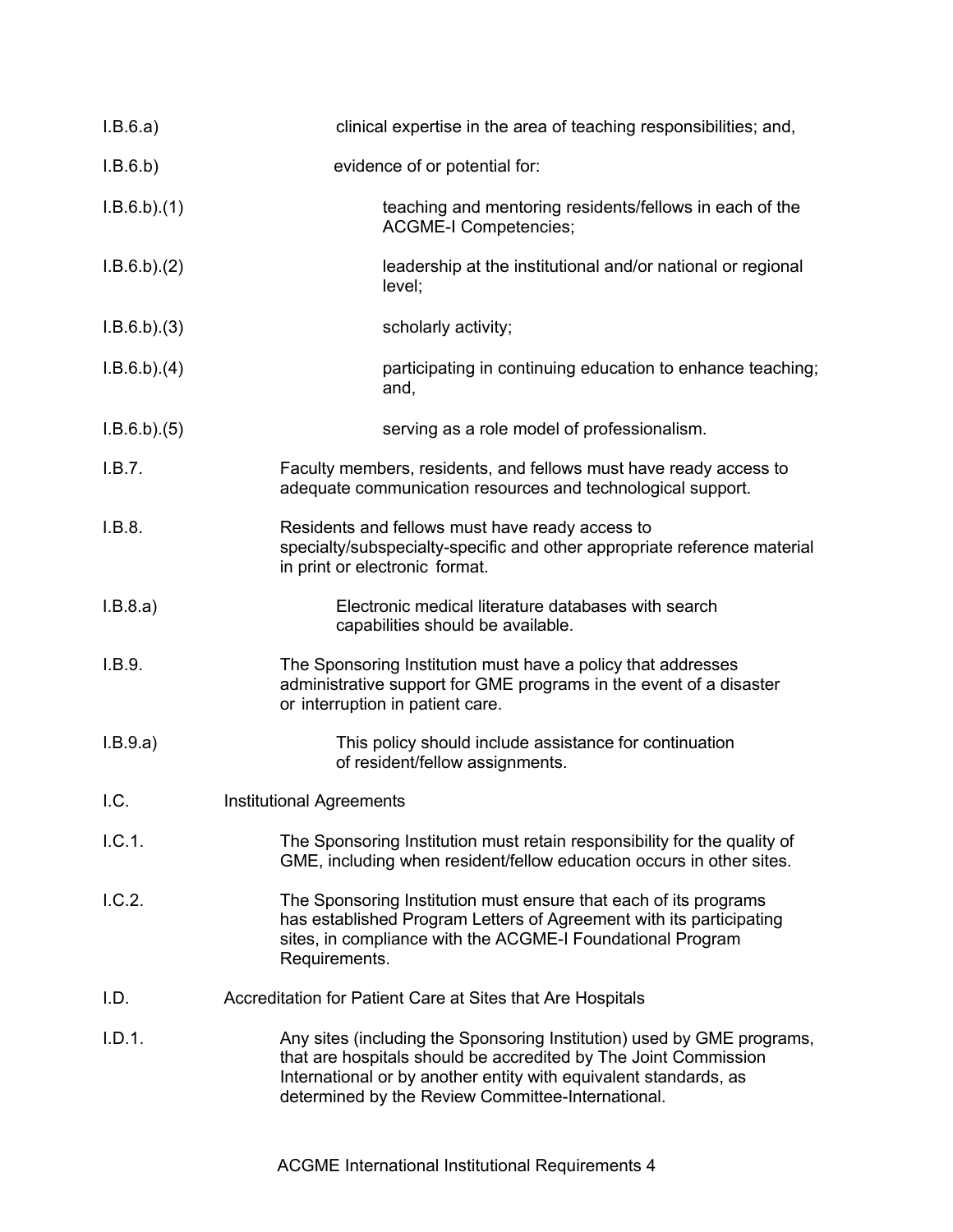| I.D.2.    | When a Sponsoring Institution or participating site that is a hospital is<br>not accredited or recognized, the Sponsoring Institution must provide<br>an explanation satisfactory to the Review Committee-International of<br>why neither has been sought or granted.                                                                                                                                                                                                                        |
|-----------|----------------------------------------------------------------------------------------------------------------------------------------------------------------------------------------------------------------------------------------------------------------------------------------------------------------------------------------------------------------------------------------------------------------------------------------------------------------------------------------------|
| I.D.3.    | When a Sponsoring Institution or a participating site that is a hospital<br>loses its accreditation or recognition, the Sponsoring Institution must<br>notify the Review Committee-International and provide a plan of<br>response within 30 days of such loss. Based on the particular<br>circumstances, the Review Committee-International may request the<br>ACGME-I invoke Procedures for Alleged Egregious Events or Policies<br>and Procedures to Address Extraordinary Circumstances. |
| Ⅱ.        | Institutional Responsibilities for Residents and Fellows                                                                                                                                                                                                                                                                                                                                                                                                                                     |
| II.A.     | Eligibility and Selection of Residents and Fellows                                                                                                                                                                                                                                                                                                                                                                                                                                           |
| II.A.1.   | The Sponsoring Institution must have written policies and procedures<br>for resident/fellow recruitment and appointment and must monitor each<br>program for compliance. These eligibility requirements must address:                                                                                                                                                                                                                                                                        |
| II.A.1.a) | graduation from a medical school registered in the<br>World Directory of Medical Schools:                                                                                                                                                                                                                                                                                                                                                                                                    |
| II.A.1.b) | satisfactory completion of the USMLE Steps 1 and 2<br>Clinical Knowledge or its equivalent; and,                                                                                                                                                                                                                                                                                                                                                                                             |
| II.A.1.c  | satisfactory completion of all requirements for licensure or its<br>equivalent in the jurisdiction of the residency/fellowship program.                                                                                                                                                                                                                                                                                                                                                      |
| II.A.2.   | <b>Resident/Fellow Selection</b>                                                                                                                                                                                                                                                                                                                                                                                                                                                             |
| II.A.2.a) | The Sponsoring Institution must ensure that its ACGME-I-<br>accredited programs select eligible applicants on the basis of<br>residency/fellowship program-related criteria, such as their<br>preparedness, ability, aptitude, academic credentials, and<br>communication skills, as well as personal qualities, such as<br>motivation and integrity.                                                                                                                                        |
| II.A.2.b) | ACGME-I-accredited programs must not discriminate with<br>regard to sex, race, age, religion, color, national origin,<br>disability, or any other applicable legally-protected status.                                                                                                                                                                                                                                                                                                       |
| II.B.     | <b>Financial Support for Residents and Fellows</b>                                                                                                                                                                                                                                                                                                                                                                                                                                           |

II.B.1. The Sponsoring Institution must provide all residents and fellows with appropriate financial support and benefits, with input from the GMEC, to ensure they are able to fulfill the responsibilities of their educational programs.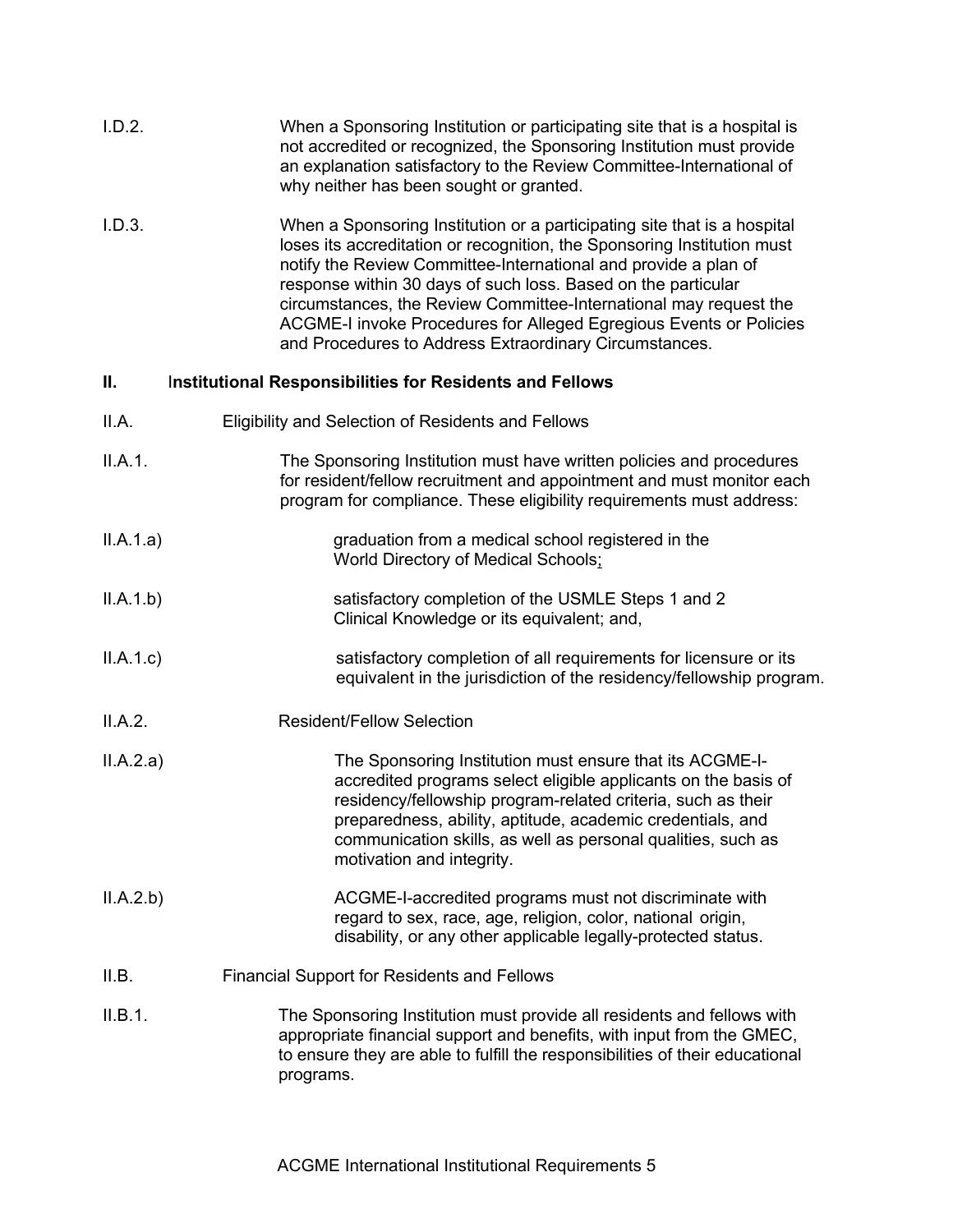| II.C.             | Benefits and Conditions of Appointment                                                                                                                                                                                                                                                                                                                                                                                                                                                                                                                                                                                                               |
|-------------------|------------------------------------------------------------------------------------------------------------------------------------------------------------------------------------------------------------------------------------------------------------------------------------------------------------------------------------------------------------------------------------------------------------------------------------------------------------------------------------------------------------------------------------------------------------------------------------------------------------------------------------------------------|
| II.C.1.           | Candidates for programs (applicants who are invited for an interview)<br>must be informed, in writing or by electronic means, of the terms,<br>conditions, and benefits of their appointment, either in effect at the time<br>of the interview or that will be in effect at the time of their eventual<br>appointment, including: financial support; vacation time; parental, sick,<br>and other leaves of absence; professional liability, hospitalization,<br>health, disability, and other insurance provided for residents and fellows<br>and their families; and the provision of call rooms, meals, laundry<br>services, or their equivalents. |
| II.D.             | <b>Agreement of Appointment</b>                                                                                                                                                                                                                                                                                                                                                                                                                                                                                                                                                                                                                      |
| II.D.1.           | The Sponsoring Institution must monitor programs with regard to<br>implementation of terms and conditions of appointment by<br>program directors.                                                                                                                                                                                                                                                                                                                                                                                                                                                                                                    |
| II.D.2.           | The Sponsoring Institution and program directors must ensure that<br>residents and fellows are informed of and adhere to established<br>educational and clinical practices, policies, and procedures at all sites<br>to which they are assigned.                                                                                                                                                                                                                                                                                                                                                                                                     |
| II.D.3.           | The Sponsoring Institution and program directors must ensure that<br>residents and fellows are provided with a written<br>agreement/contract outlining the terms and conditions of their<br>appointment to a program.                                                                                                                                                                                                                                                                                                                                                                                                                                |
| II.D.4.           | The resident/fellow agreement/contract must contain or provide<br>a reference to the following institutional policies:                                                                                                                                                                                                                                                                                                                                                                                                                                                                                                                               |
| II.D.4.a)         | resident and fellow responsibilities;                                                                                                                                                                                                                                                                                                                                                                                                                                                                                                                                                                                                                |
| II.D.4.b)         | duration of appointment;                                                                                                                                                                                                                                                                                                                                                                                                                                                                                                                                                                                                                             |
| II.D.4.c          | financial support;                                                                                                                                                                                                                                                                                                                                                                                                                                                                                                                                                                                                                                   |
| II.D.4.d          | conditions for reappointment and promotion to the next level of<br>the educational program;                                                                                                                                                                                                                                                                                                                                                                                                                                                                                                                                                          |
| $ILD.4.d$ . $(1)$ | The Sponsoring Institution must have a policy that<br>requires each of its ACGME-I-accredited programs to<br>determine the criteria for promotion and or renewal of a<br>resident's/fellow's appointment.                                                                                                                                                                                                                                                                                                                                                                                                                                            |
| ILD.4.d)(2)       | The Sponsoring Institution must ensure that each of its<br>programs provides a resident/fellow with a written notice of<br>intent when a resident's/fellow's appointment will not be<br>renewed, or when a resident/fellow will not be promoted to<br>the next level of the educational program or will be<br>dismissed.                                                                                                                                                                                                                                                                                                                             |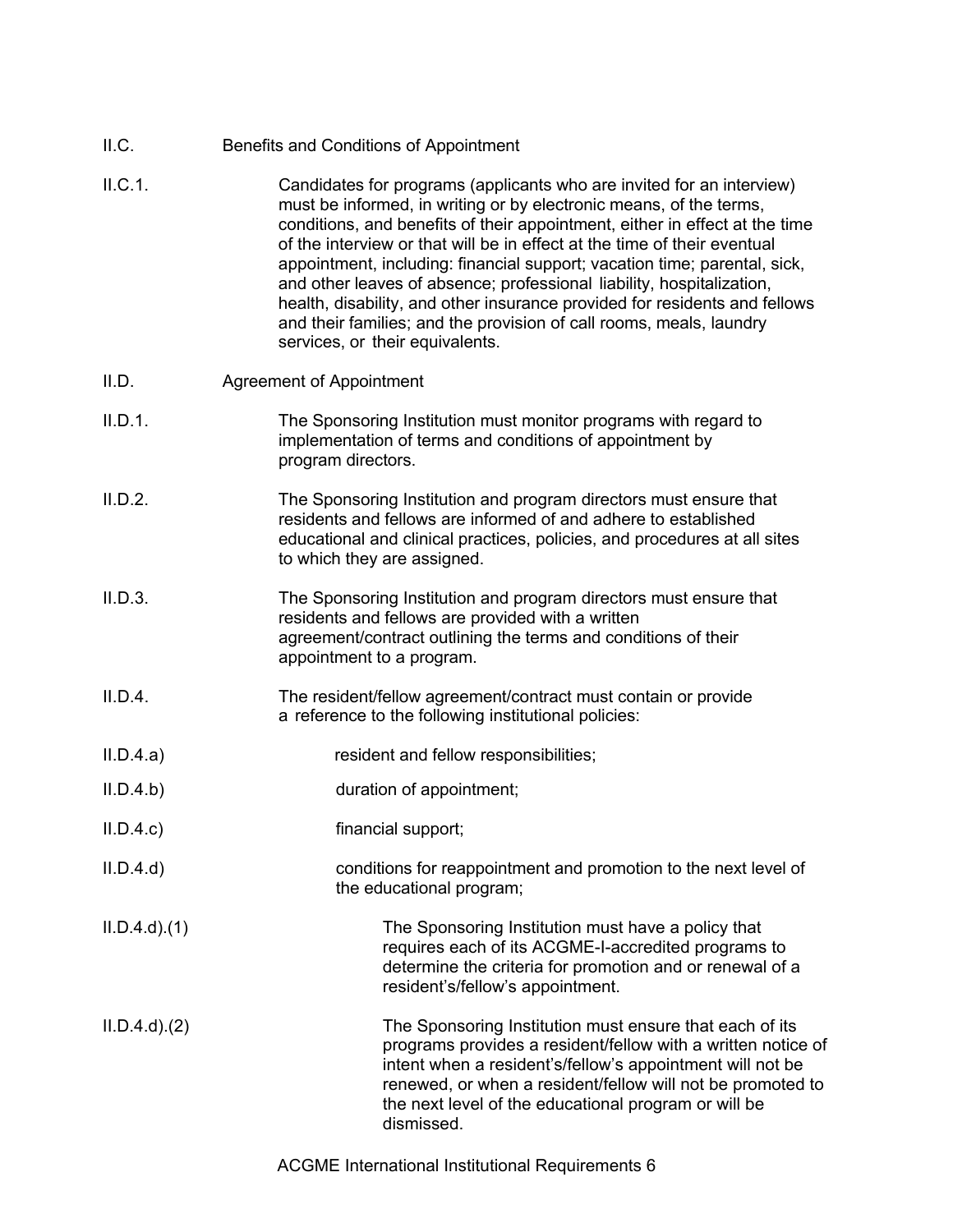| II.D.4.e          | grievance procedures and due process;                                                                                                                                                                                                                                                                                                                                     |
|-------------------|---------------------------------------------------------------------------------------------------------------------------------------------------------------------------------------------------------------------------------------------------------------------------------------------------------------------------------------------------------------------------|
| ILD.4.e. (1)      | The Sponsoring Institution must have a policy that<br>provides residents/fellows with due process related to<br>non-promotion, non-renewal, and dismissal regardless<br>of when the action is taken during the appointment<br>period.                                                                                                                                     |
| ILD.4.e. (2)      | The written institutional policies and procedures for<br>grievance and due process must be fair, reasonable,<br>and readily available and must minimize conflict of<br>interest by adjudicating parties in addressing:                                                                                                                                                    |
| ILD.4.e.22(a)     | academic or other disciplinary actions taken<br>against residents and fellows that could result in<br>dismissal, non-renewal of a resident's/fellow's<br>agreement, non-promotion of a resident/fellow to<br>the next level of the educational program, or<br>other actions that could significantly impact a<br>resident's/fellow's intended career development;<br>and, |
| ILD.4.e.22(b)     | adjudication of resident/fellow complaints and<br>grievances related to the work environment or<br>issues related to the program or faculty<br>member(s).                                                                                                                                                                                                                 |
| II.D.4.f          | professional liability insurance coverage, if applicable;                                                                                                                                                                                                                                                                                                                 |
| ILD.4.g)          | leaves of absence;                                                                                                                                                                                                                                                                                                                                                        |
| ILD.4.g. (1)      | The Sponsoring Institution must provide written<br>institutional policies on residents' and fellows' vacation<br>and other leaves of absence (with or without pay), to<br>include parental, sick, and other leaves of absence.                                                                                                                                            |
| ILD.4.g. (1). (a) | These policies must comply with applicable laws.                                                                                                                                                                                                                                                                                                                          |
| ILD.4.g. (1). (b) | The policies must specify the effect of leaves of<br>absence, for any reason, on satisfying the criteria<br>for completion of the residency/fellowship<br>program and eligibility for certification in the<br>applicable specialty.                                                                                                                                       |
| II.D.4.h          | health and disability benefits; and,                                                                                                                                                                                                                                                                                                                                      |
| II.D.4.i)         | appropriate benefits to support resident/fellow well-<br>being.                                                                                                                                                                                                                                                                                                           |
| II.D.5.           | Residents and fellows must be informed and have access to<br>formal policies and procedures governing:                                                                                                                                                                                                                                                                    |
|                   | ACGME International Institutional Requirements 7                                                                                                                                                                                                                                                                                                                          |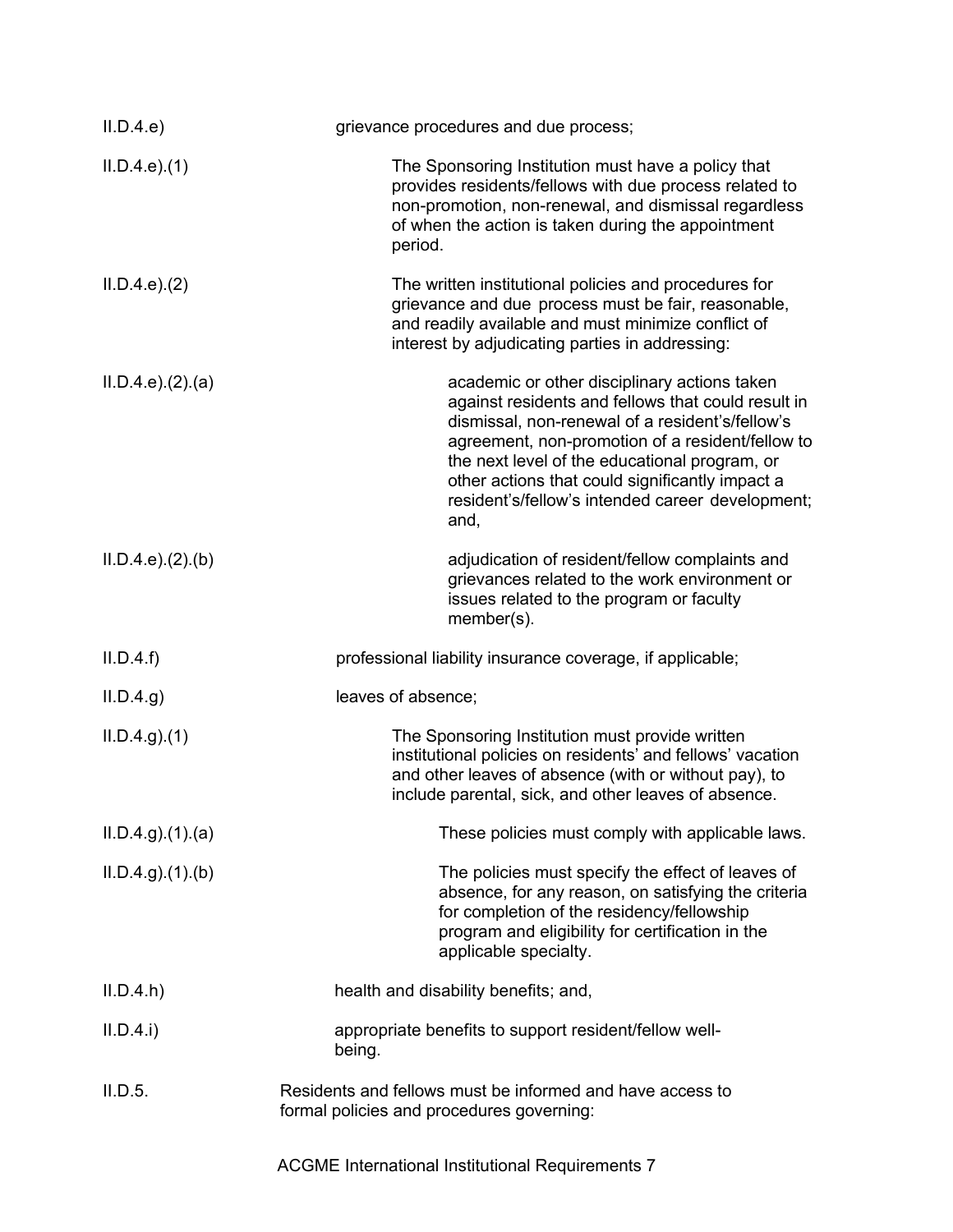| II.D.5.a)          | clinical and education work hours;                                                                                                                                                                                                                                                                                  |
|--------------------|---------------------------------------------------------------------------------------------------------------------------------------------------------------------------------------------------------------------------------------------------------------------------------------------------------------------|
| II.D.5.b)          | access to confidential counseling, medical, and<br>psychological support services;                                                                                                                                                                                                                                  |
| II.D.5.c           | how the Sponsoring Institution will address physician<br>impairment, including due to substance abuse;                                                                                                                                                                                                              |
| II.D.5.d           | sexual and other forms of harassment;                                                                                                                                                                                                                                                                               |
| II.D.5.e           | accommodations that would apply to residents and fellows<br>with disabilities; and,                                                                                                                                                                                                                                 |
| $ILD.5.e$ ). $(1)$ | This policy need not be graduate medical<br>education-specific.                                                                                                                                                                                                                                                     |
| II.D.5.f           | reduction in size or closure of a residency or fellowship program<br>or closure of the institution.                                                                                                                                                                                                                 |
| ILD.5.f).(1)       | The Sponsoring Institution must inform the GMEC,<br>DIO, and residents and fellows as soon as possible<br>when it intends to reduce the size of or close one or<br>more programs, or when it intends to close.                                                                                                      |
| ILD.5.f).(2)       | The Sponsoring Institution must either allow residents<br>and fellows already in the program(s) to complete their<br>education or assist them with enrolling in another<br>ACGME-I-accredited program in which they can continue<br>their education.                                                                |
| II.E.              | Resident and Fellow Participation in Educational and Professional Activities                                                                                                                                                                                                                                        |
| II.E.1.            | The Sponsoring Institution must ensure that each program provides<br>effective educational experiences for residents and fellows that lead<br>to measurable achievement of educational outcomes in the ACGME-I<br>Competencies as outlined in the Foundational and Advanced<br>Specialty/Subspecialty Requirements. |
| II.E.2.            | The Sponsoring Institution must ensure that residents and fellows:                                                                                                                                                                                                                                                  |
| ILE.2.a)           | participate on committees and councils whose actions affect<br>their education and/or patient care; and,                                                                                                                                                                                                            |
| II.E.2.b)          | participate in an educational program regarding physician<br>impairment, including substance abuse and sleep<br>deprivation.                                                                                                                                                                                        |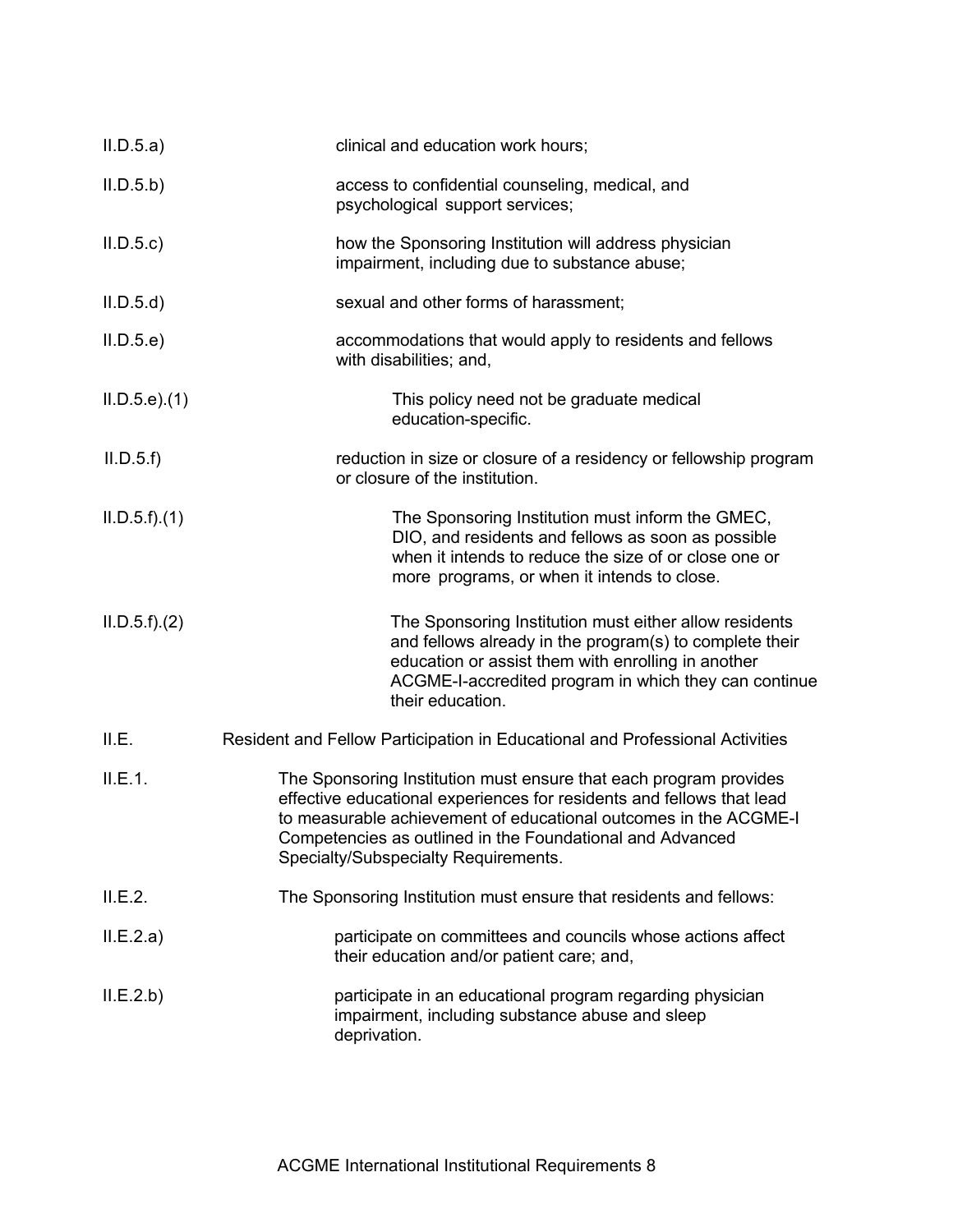## **III. The Learning and Working Environment**

| III.A.     | The Sponsoring Institution and its ACGME-I-accredited programs must<br>provide a learning and working environment in which residents and fellows<br>have the opportunity to raise concerns, provide feedback, and resolve issues<br>without fear of intimidation or retaliation in a confidential manner, as<br>appropriate. Mechanisms to ensure this environment must include:                                                                                                  |
|------------|-----------------------------------------------------------------------------------------------------------------------------------------------------------------------------------------------------------------------------------------------------------------------------------------------------------------------------------------------------------------------------------------------------------------------------------------------------------------------------------|
| III.A.1.   | an organization or other forum for residents and fellows to<br>communicate and exchange information on their educational and work<br>environments, their programs, and other resident and fellow issues;<br>and,                                                                                                                                                                                                                                                                  |
| III.A.1.a) | Regular reports from this forum should be provided to the<br>GMEC.                                                                                                                                                                                                                                                                                                                                                                                                                |
| III.A.2.   | a process by which individual residents and fellows can address<br>concerns in a confidential and protected manner.                                                                                                                                                                                                                                                                                                                                                               |
| III.B.     | The Sponsoring Institution must provide support services and develop health<br>care delivery systems to minimize residents' and fellows' work that is<br>extraneous to their ACGME-I-accredited program(s)' educational goals and<br>objectives, and to ensure that residents'/fellows' educational experience is not<br>compromised by excessive reliance on residents/fellows to fulfill non-physician<br>service obligations. These support services and systems must include: |
| III.B.1.   | Patient support services: peripheral intravenous access placement,<br>phlebotomy, laboratory, and transporter services provided in a manner<br>appropriate to and consistent with educational objectives and to<br>support high quality and safe patient care;                                                                                                                                                                                                                    |
| III.B.2.   | Laboratory, pathology and radiology services: laboratory, pathology,<br>and radiology services provided in a manner appropriate to and<br>consistent with educational objectives and to support timely, high<br>quality, and safe patient care; and,                                                                                                                                                                                                                              |
| III.B.3.   | Medical records: a medical records system, available at all participating<br>sites, that documents the course of each patient's illness and care,<br>available at all times and adequate to support high-quality and safe<br>patient care, resident/fellow education, quality assurance/improvement,<br>and scholarly activities.                                                                                                                                                 |
| III.C.     | The Sponsoring Institution and each of its ACGME-I-accredited<br>programs must providing oversight and documentation of a healthy<br>and safe work environment for residents and fellows.                                                                                                                                                                                                                                                                                         |
| III.C.1.   | Food Services: Residents and fellows must have access to<br>appropriate food services 24 hours a day while on duty in all<br>institutions.                                                                                                                                                                                                                                                                                                                                        |
|            |                                                                                                                                                                                                                                                                                                                                                                                                                                                                                   |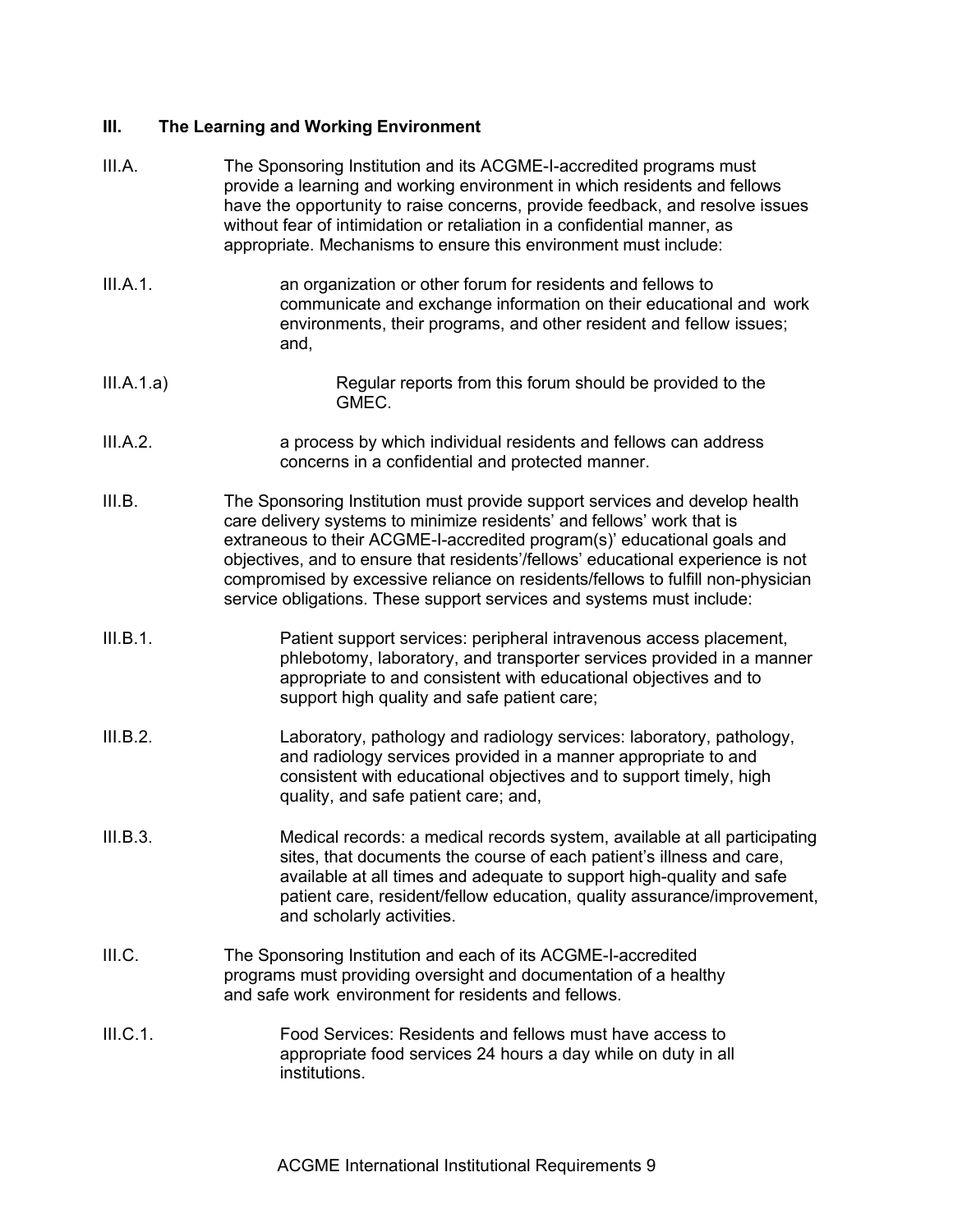| III.C.2.   | Call Rooms: Residents and fellows on call must be provided<br>with adequate and appropriate sleeping quarters that are safe,<br>quiet, and private.                                                                                                                                                                               |
|------------|-----------------------------------------------------------------------------------------------------------------------------------------------------------------------------------------------------------------------------------------------------------------------------------------------------------------------------------|
| III.C.3.   | Security/Safety: Appropriate security and personal safety<br>measures, including mechanisms directed to protections from<br>patient violence, must be provided to residents and fellows at<br>all locations, to include parking facilities, on-call quarters,<br>hospital and institutional grounds, and related facilities.      |
| III.C.4.   | Patient Safety: Residents and fellows must have access to systems for<br>reporting errors, adverse events, unsafe conditions, and near misses in<br>a protected manner that is free from reprisal, as well as opportunities to<br>contribute to root cause analyses or other similar risk-reduction<br>processes.                 |
| III.C.5.   | Quality Improvement: Residents and fellows must have access to data<br>to improve systems of care and reduce health care disparities, and on<br>patient outcomes, as well as opportunities to participate in quality<br>improvement initiatives.                                                                                  |
| III.C.6.   | Supervision and Accountability: The Sponsoring Institution must<br>oversee supervision of residents/fellows consistent with<br>institutional/program-specific policies and the mechanisms by which<br>residents/fellows can report inadequate supervision and accountability<br>in a protected manner that is free from reprisal. |
| III.C.7.   | Professionalism: The Sponsoring Institution, in partnership with the<br>program director(s) of its ACGME-I-accredited programs, must provide:                                                                                                                                                                                     |
| III.C.7.a) | a culture of professionalism that supports patient safety and<br>personal responsibility;                                                                                                                                                                                                                                         |
| III.C.7.b) | education to residents/fellows and faculty members regarding<br>the professional responsibilities of physicians, including their<br>obligation to be appropriately rested and fit to provide the care<br>required by their patients;                                                                                              |
| III.C.7.c) | systems for education in and monitoring of residents'/fellows'<br>and core faculty members' fulfillment of educational and<br>professional responsibilities, including scholarly pursuits, and<br>accurate completion of required documentation by<br>residents/fellows;                                                          |
| III.C.7.d) | a professional, respectful, and civil environment that is free from<br>unprofessional behavior, including mistreatment, abuse, and/or<br>coercion of residents/fellows, other learners, faculty members,<br>and staff members in all ACGME-I-accredited program(s); and,                                                          |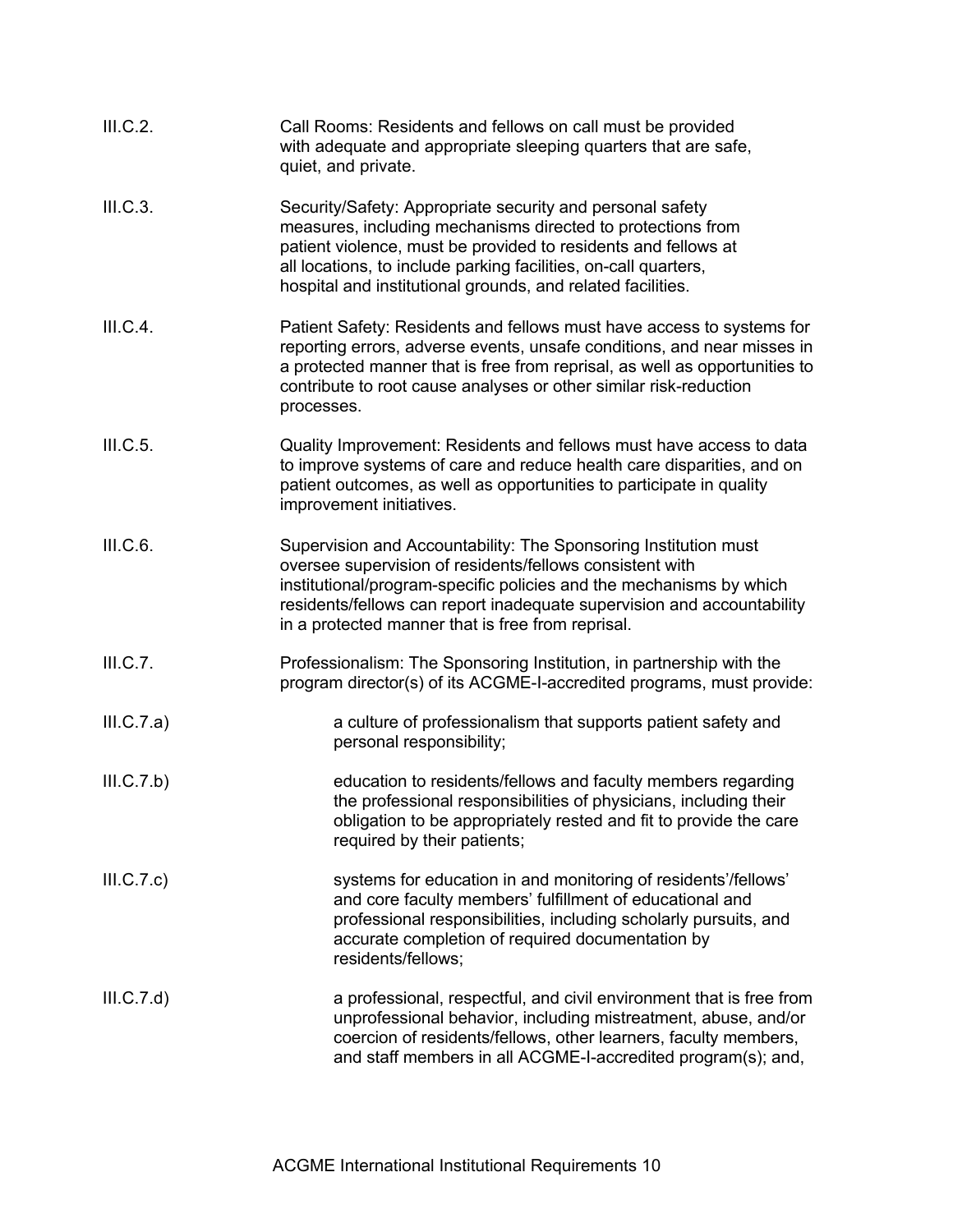| III.C.7.e)     | a process for education of residents/fellows and faculty members<br>regarding unprofessional behavior and a confidential process for<br>reporting, investigating, monitoring, and addressing such<br>concerns.                                                                                                              |
|----------------|-----------------------------------------------------------------------------------------------------------------------------------------------------------------------------------------------------------------------------------------------------------------------------------------------------------------------------|
| III.C.8.       | Well-Being: The Sponsoring Institution must:                                                                                                                                                                                                                                                                                |
| III.C.8.a)     | oversee its ACGME-I-accredited program's(s') fulfillment of the<br>responsibility to address well-being of residents/fellows and<br>faculty members, consistent with the Foundational and<br>Advanced Specialty/Subspecialty Requirements, addressing<br>areas of non-compliance in a timely manner;                        |
| III.C.8.b)     | educate faculty members and residents/fellows in identification<br>of the symptoms of burnout, depression, and substance abuse,<br>including the means to assist those who experience these<br>conditions, to include education on how to recognize these<br>symptoms in themselves and how to seek appropriate care;       |
| III.C.8.c)     | encourage residents/fellows and faculty members to alert their<br>program director, DIO, or other designated personnel or<br>programs when they are concerned that a resident/fellow or<br>faculty member may be displaying signs of burnout, depression,<br>substance abuse, suicidal ideation, or potential for violence; |
| III.C.8.d)     | provide access to appropriate tools for self-screening; and,                                                                                                                                                                                                                                                                |
| III.C.8.e)     | provide access to confidential, affordable mental health<br>assessment, counseling, and treatment, including access to<br>urgent and emergent care 24 hours a day, seven days a week.                                                                                                                                       |
| III.C.9.       | Transitions of Care: The Sponsoring Institution must facilitate<br>professional development for core faculty members and<br>residents/fellows regarding effective transitions of patient care and must<br>ensure/monitor effective, structured patient hand-off processes at all<br>participating sites.                    |
| III.C.10.      | Clinical Experience and Education: The Sponsoring Institution must<br>oversee:                                                                                                                                                                                                                                              |
| III.C.10.a)    | resident/fellow clinical and educational work hours, consistent<br>with the Foundational and Advanced Specialty/Subspecialty<br>Requirements, across all programs;                                                                                                                                                          |
| III.C.10.a)(1) | Areas of non-compliance must be addressed in a timely<br>manner.                                                                                                                                                                                                                                                            |
| III.C.10.b)    | systems of care and learning and working environments that<br>facilitate fatigue mitigation for residents/fellows; and,                                                                                                                                                                                                     |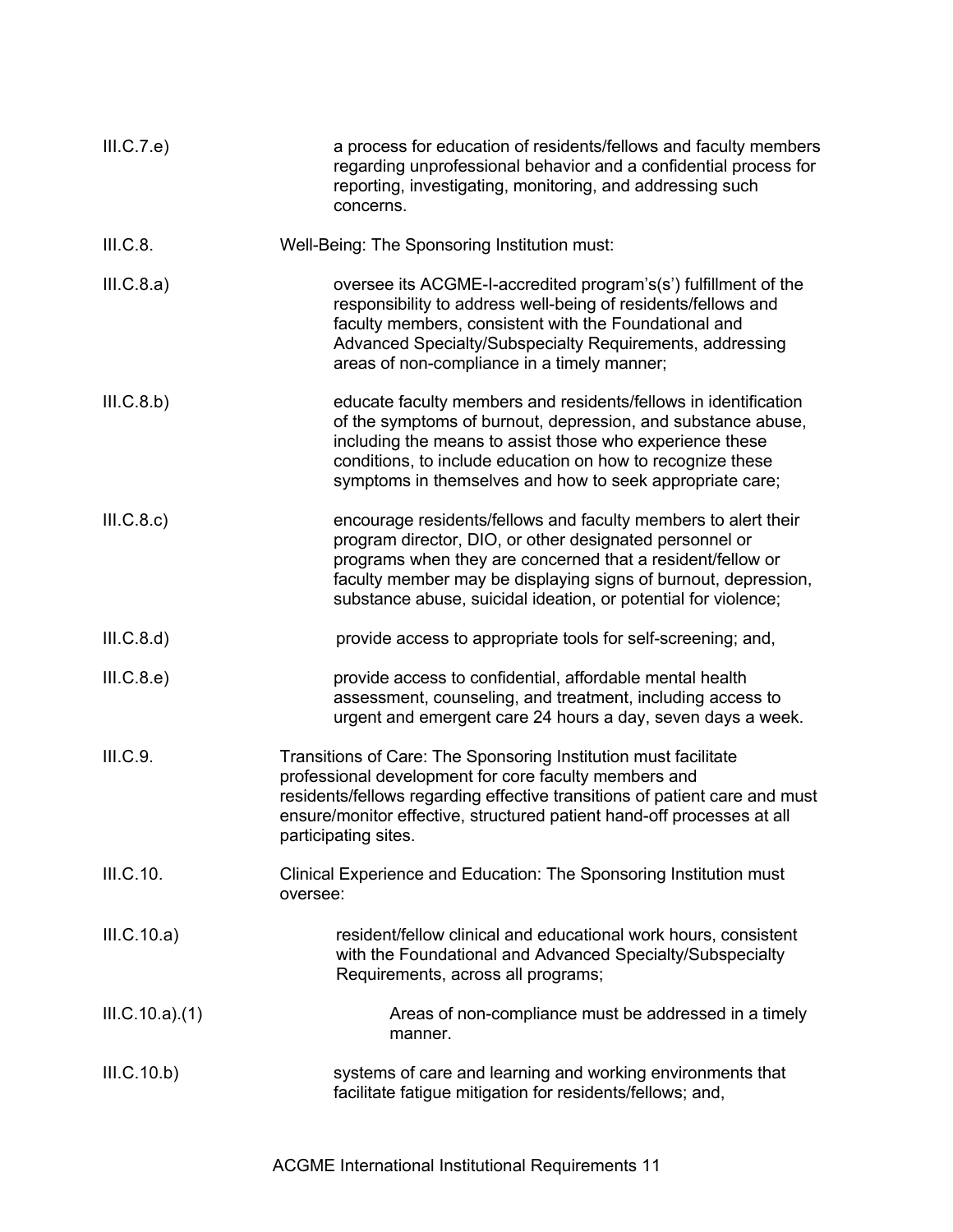| III.C.10.b)(1) | An educational program for residents/fellows and core<br>faculty members in fatigue mitigation must be provided.                                                                                                                                                                                              |
|----------------|---------------------------------------------------------------------------------------------------------------------------------------------------------------------------------------------------------------------------------------------------------------------------------------------------------------|
| III.C.10.c)    | sleep facilities that are safe, quiet, private, and<br>available/accessible; the availability of short-term resting facilities<br>for residents who may be too fatigued to safely return home; and<br>options for safe transportation for residents/fellows who may be<br>too fatigued to safely return home. |

## **IV. Graduate Medical Education Committee (GMEC)**

| IV.A.        | <b>GMEC Composition and Meetings</b>                                                                                                                                                  |
|--------------|---------------------------------------------------------------------------------------------------------------------------------------------------------------------------------------|
| IV.A.1.      | The Sponsoring Institution must have a GMEC.                                                                                                                                          |
| IV.A.2.      | The GMEC must have at least the following voting members:                                                                                                                             |
| IV.A.2.a)    | the DIO;                                                                                                                                                                              |
| IV.A.2.b)    | a representative sample of at least two program directors from<br>the Sponsoring Institution's ACGME-I-accredited programs;                                                           |
| IV.A.2.b)(1) | A Sponsoring Institution with one program must include<br>the program director when the program director is not<br>the DIO.                                                           |
| IV.A.2.c)    | a minimum of two peer-selected residents/fellows from among<br>the ACGME-I-accredited programs; and,                                                                                  |
| IV.A.2.d)    | a quality improvement or patient safety officer or designee.                                                                                                                          |
| IV.A.3.      | The DIO should appoint additional voting members to the GMEC, as<br>needed, to carry out GMEC responsibilities and meet local<br>requirements.                                        |
| IV.A.4.      | The GMEC must meet at least quarterly and maintain written minutes.                                                                                                                   |
| IV.A.4.a)    | Each meeting of the GMEC must include attendance by at least<br>one resident/fellow member.                                                                                           |
| IV.B.        | <b>GMEC Responsibilities</b>                                                                                                                                                          |
| IV.B.1.      | The GMEC must establish and implement policies and procedures<br>regarding the quality of education and the work environment for<br>residents and fellows in all programs, including: |
| IV.B.1.a)    | obtaining information and feedback on residents/fellows'<br>financial support and benefits and submitting recommendations<br>to the Sponsoring Institution;                           |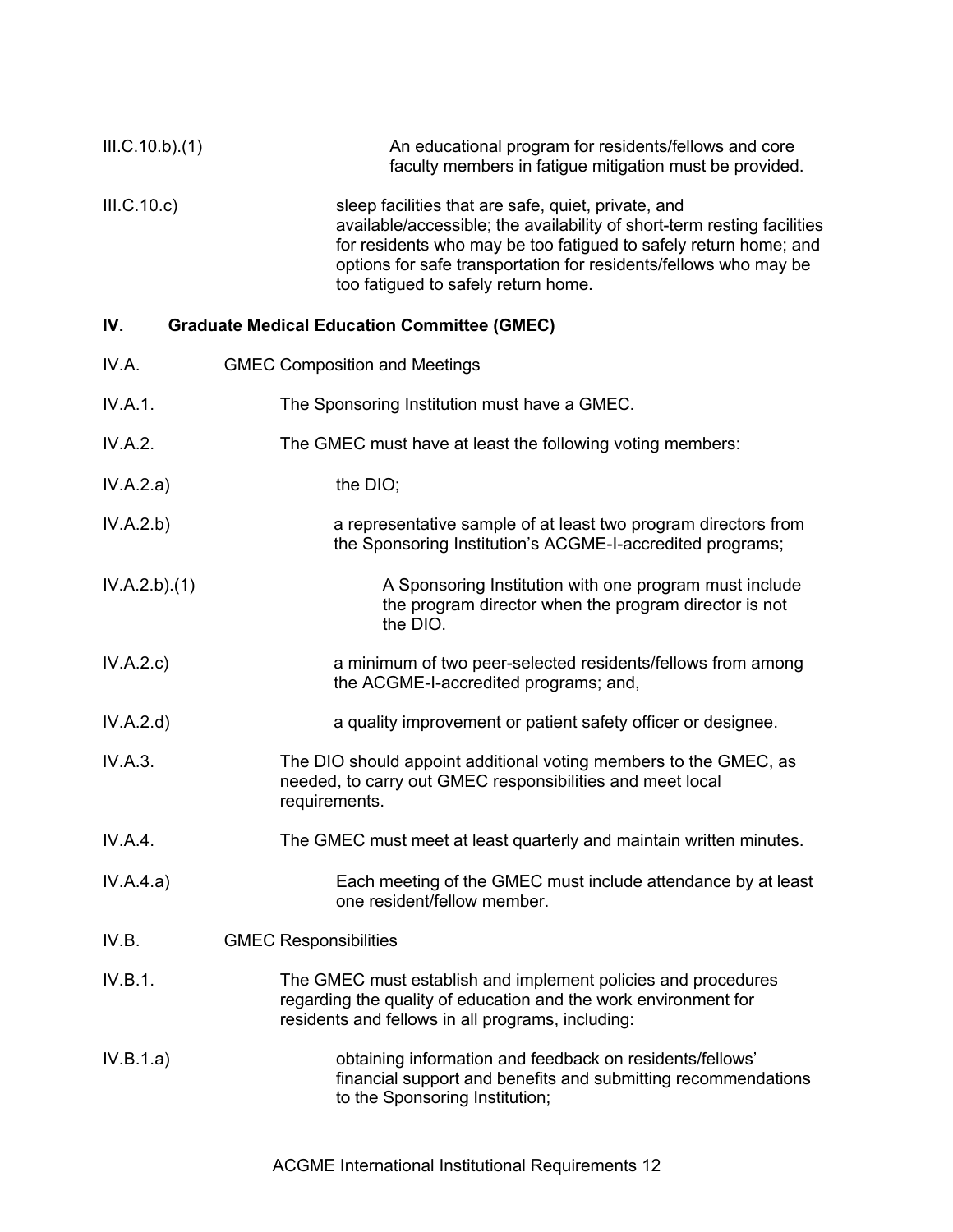| IV.B.1.b)       | communication with program directors;                                                                                                                                                                                      |
|-----------------|----------------------------------------------------------------------------------------------------------------------------------------------------------------------------------------------------------------------------|
| IV.B.1.b)(1)    | The policy must ensure that communication mechanisms<br>exist between the GMEC and all program directors within<br>the institution.                                                                                        |
| IV.B.1.b)(2)    | The policy must ensure that program directors maintain<br>effective communication with the site directors at each<br>participating site for their respective programs to ensure<br>proper oversight at all clinical sites. |
| IV.B.1.c)       | clinical and education work hours; and,                                                                                                                                                                                    |
| $IV.B.1.c.$ (1) | Policies and procedures addressing clinical and<br>education work hours must ensure compliance with<br>the ACGME-I Institutional, Foundational, and<br>Advanced Specialty/Subspecialty Requirements.                       |
| IV.B.1.d)       | policies related to:                                                                                                                                                                                                       |
| IV.B.1.d)(1)    | grievance and due process;                                                                                                                                                                                                 |
| IV.B.1.d)(2)    | resident/fellow vacation and leave time;                                                                                                                                                                                   |
| IV.B.1.d)(3)    | resident/fellow recruitment, admission, promotion,<br>remediation, non-promotion, and dismissal;                                                                                                                           |
| IV.B.1.d)(4)    | health insurance and disability insurance; and,                                                                                                                                                                            |
| IV.B.1.d)(5)    | resident services, including access to confidential<br>counselling.                                                                                                                                                        |
| IV.B.2.         | The GMEC must monitor programs' supervision of residents and<br>fellows to ensure that supervision is consistent with:                                                                                                     |
| IV.B.2.a)       | provision of safe and effective patient care;                                                                                                                                                                              |
| IV.B.2.b)       | educational needs of residents and fellows;                                                                                                                                                                                |
| IV.B.2.c        | progressive responsibility appropriate to residents' and<br>fellows' level of education, competence, and experience;<br>and,                                                                                               |
| IV.B.2.d)       | other applicable Foundational and Advanced<br>Specialty/Subspecialty Requirements.                                                                                                                                         |
| IV.B.3.         | The GMEC must communicate to the leadership of the medical<br>staff regarding the safety and quality of patient care, to include:                                                                                          |
| IV.B.3.a)       | an annual report to the medical staff organization, or its<br>equivalent;                                                                                                                                                  |

ACGME International Institutional Requirements 13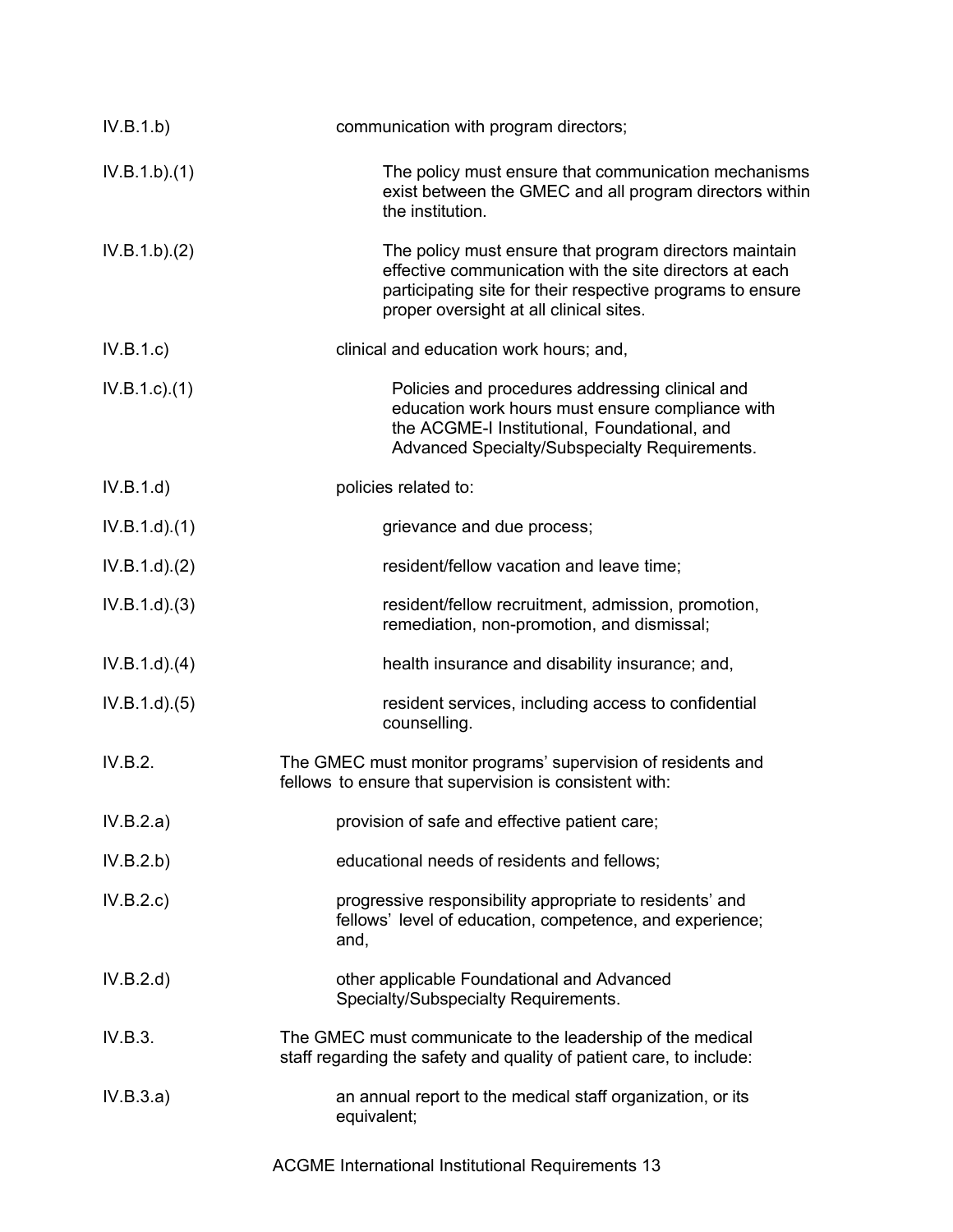| IV.B.3.b)    | description of resident/fellow participation in patient safety<br>and quality of care education; and,                                                                                  |
|--------------|----------------------------------------------------------------------------------------------------------------------------------------------------------------------------------------|
| IV.B.3.c     | accreditation status of programs and any citations<br>regarding patient care issues.                                                                                                   |
| IV.B.4.      | The GMEC must ensure that each program provides a curriculum and<br>learning environment that:                                                                                         |
| IV.B.4.a)    | enables residents and fellows to demonstrate achievement of<br>the ACGME-I Competencies as defined in the ACGME-I<br>Foundational and Advanced Specialty/Subspecialty<br>Requirements; |
| IV.B.4.b)    | promotes resident/fellow well-being;                                                                                                                                                   |
| IV.B.4.c)    | ensures patient safety and quality care; and,                                                                                                                                          |
| IV.B.4.d)    | provides the knowledge and skills needed to practice medicine<br>throughout the resident/fellow's career and engage in life-long<br>learning.                                          |
| IV.B.5.      | The GMEC must demonstrate effective oversight of the Sponsoring<br>Institution's accreditation through an Annual Institutional Review (AIR)<br>process.                                |
| IV.B.5.a)    | The GMEC must identify institutional performance indicators<br>for the AIR, to include, at a minimum:                                                                                  |
| IV.B.5.a)(1) | the most recent ACGME-I institutional Letter of<br>Notification;                                                                                                                       |
| IV.B.5.a)(2) | results of ACGME-I surveys of residents/fellows and<br>core faculty members; and,                                                                                                      |
| IV.B.5.a)(3) | each of its ACGME-I-accredited programs'<br>accreditation information, including accreditation<br>status and citations.                                                                |
| IV.B.5.b)    | The DIO must annually submit a written executive summary of<br>the AIR to the Sponsoring Institution's governing body and<br>government entity, as required locally, that includes:    |
| IV.B.5.b)(1) | a summary of institutional performance on indicators for<br>the AIR; and,                                                                                                              |
| IV.B.5.b)(2) | action plans and performance monitoring procedures<br>resulting from the AIR.                                                                                                          |
| IV.B.6.      | The GMEC must demonstrate effective oversight of underperforming<br>program(s) through a Special Review process.                                                                       |

ACGME International Institutional Requirements 14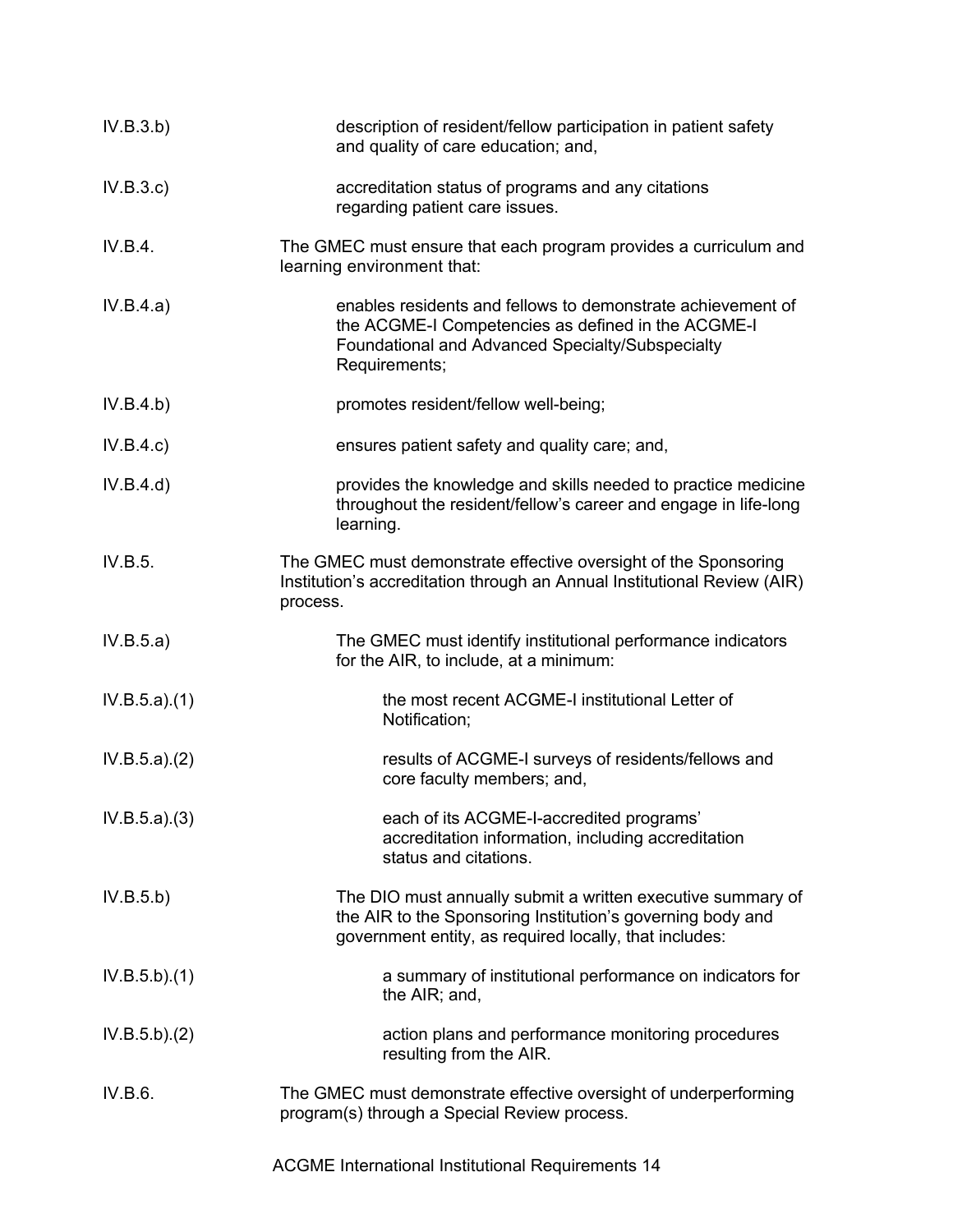| IV.B.6.a)    | The Special Review process must include a protocol that:                                                                                                                                                                                                                             |
|--------------|--------------------------------------------------------------------------------------------------------------------------------------------------------------------------------------------------------------------------------------------------------------------------------------|
| IV.B.6.a)(1) | establishes criteria for identifying adequate<br>performance; and,                                                                                                                                                                                                                   |
| IV.B.6.a)(2) | results in a report that describes the quality<br>improvement goals, corrective actions, and process for<br>GMEC monitoring of outcomes.                                                                                                                                             |
| IV.B.7.      | The GMEC must monitor resident/fellow status, including selection,<br>evaluation, promotion, transfer, discipline, and/or dismissal in<br>compliance with the Institutional and Foundational Requirements.                                                                           |
| IV.B.8.      | The GMEC must have oversight of program accreditation, including<br>review of all ACGME-I program Letters of Notification and<br>monitoring of action plans for correction of citations and areas of<br>non-compliance with requirements.                                            |
| IV.B.9.      | The GMEC must manage institutional accreditation, including review<br>of the Sponsoring Institution's Letter of Notification from the Review<br>Committee-International and monitoring of action plans for correction<br>of citations and areas of non-compliance with requirements. |
| IV.B.10.     | The GMEC must provide oversight of the learning environment<br>within the Sponsoring Institution and programs and at participating<br>sites.                                                                                                                                         |
| IV.B.11.     | The GMEC must provide oversight of ACGME-I-accredited<br>programs' Annual Program Evaluation and Self-Study.                                                                                                                                                                         |
| IV.B.12.     | The GMEC must have oversight of program changes prior to<br>submission to the ACGME-I by program directors, including approval of:                                                                                                                                                   |
| IV.B.12.a)   | all applications for ACGME-I accreditation of new programs;                                                                                                                                                                                                                          |
| IV.B.12.b)   | changes in resident/fellow complement;                                                                                                                                                                                                                                               |
| IV.B.12.c)   | major changes in program structure or length of the educational<br>program;                                                                                                                                                                                                          |
| IV.B.12.d)   | additions and deletions of participating sites;                                                                                                                                                                                                                                      |
| IV.B.12.e)   | appointment of new program directors;                                                                                                                                                                                                                                                |
| IV.B.12.f)   | progress reports requested by the Review Committee-<br>International;                                                                                                                                                                                                                |
| IV.B.12.g)   | responses to all citations and accreditation decisions;                                                                                                                                                                                                                              |